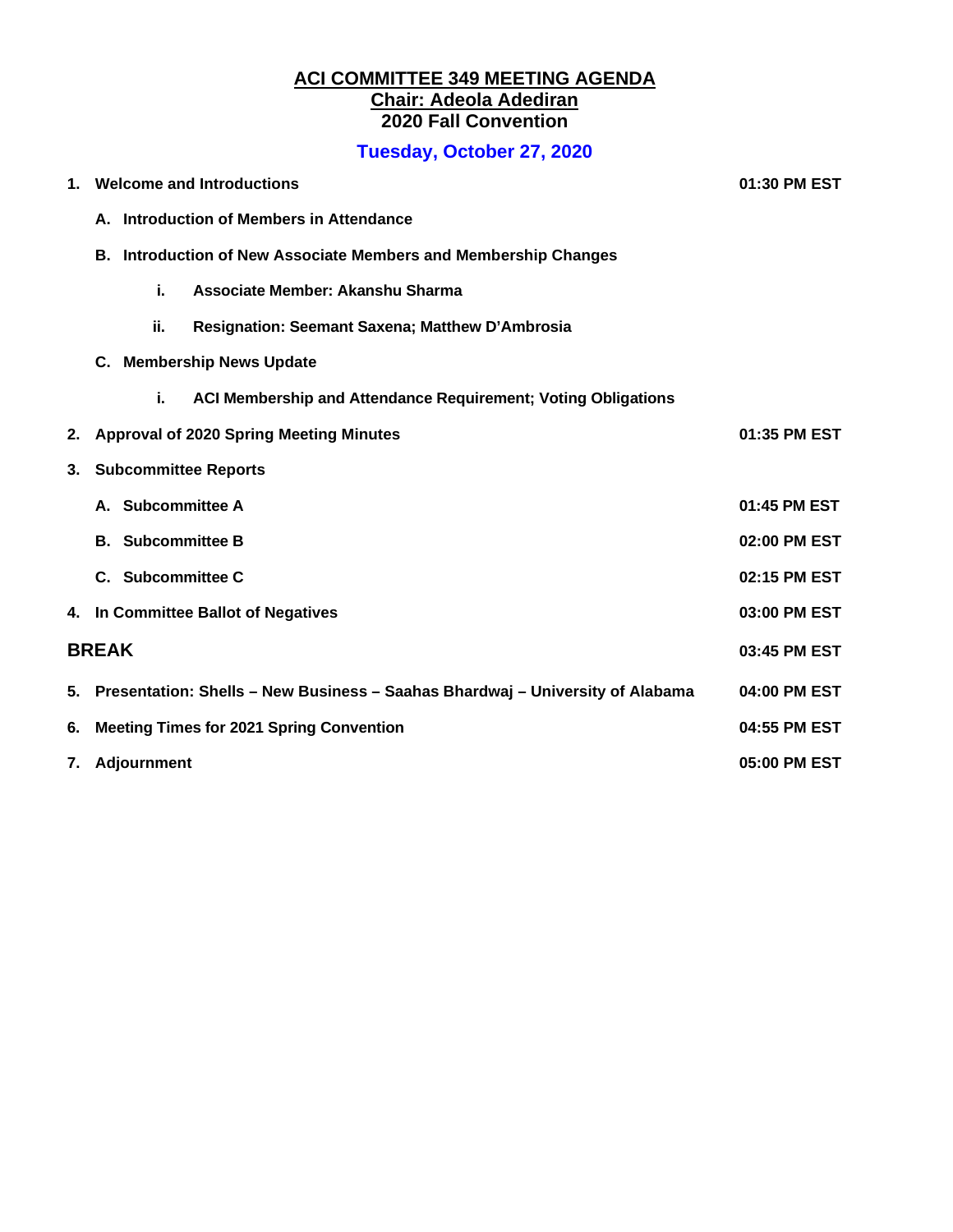#### **ACI 349 Subcommittee A (Materials): Partha Ghosal & Subcommittee B (Design): Branko Galunic 2020 Fall Convention**

## **Monday, October 26, 2020**

| 1. Call to Order - Introductions of All Attendees                                                                                                                                                                                                                                                                   | 01:00 PM EST |
|---------------------------------------------------------------------------------------------------------------------------------------------------------------------------------------------------------------------------------------------------------------------------------------------------------------------|--------------|
| 2. Approval of 2020 Spring Meeting Minutes                                                                                                                                                                                                                                                                          | 01:10 PM EST |
| 3. Status Update on Remaining Subcommittee A Chapters - Lisa Anderson                                                                                                                                                                                                                                               | 01:20 PM EST |
| A. Drafting in Progress (Anderson): Chapter 2, Chapter 3, Commentary References                                                                                                                                                                                                                                     |              |
| 4. Status Update on Remaining Subcommittee B Chapters - Amit Varma                                                                                                                                                                                                                                                  | 01:30 PM EST |
| A. Pending Final Editing: Chapter 8 (Al-Shawaf), Chapter 28 (Bhardwaj)<br>B. Negatives on Negatives: Chapter 5 (Adediran), Chapter 12 (Wang)<br>C. Negatives: Chapter 6 (Gallocher), Chapter 18 (Cantarero-Leal), Chapter 21<br>(Adediran), Chapter 31 (Anderson)<br>D. Drafting in Progress: Chapter 29 (Adediran) |              |
| 5. Chapter 18 Discussion and Balloting of Negatives - Cantarero-Leal                                                                                                                                                                                                                                                | 01:50 PM EST |
| 6. BREAK                                                                                                                                                                                                                                                                                                            | 03:00 PM EST |
| 7. Chapter 18 Discussion and Balloting of Negatives Continued - Cantarero-Leal                                                                                                                                                                                                                                      | 03:20 PM EST |
| 8. Adjournment of Meeting                                                                                                                                                                                                                                                                                           | 04:30 PM EST |